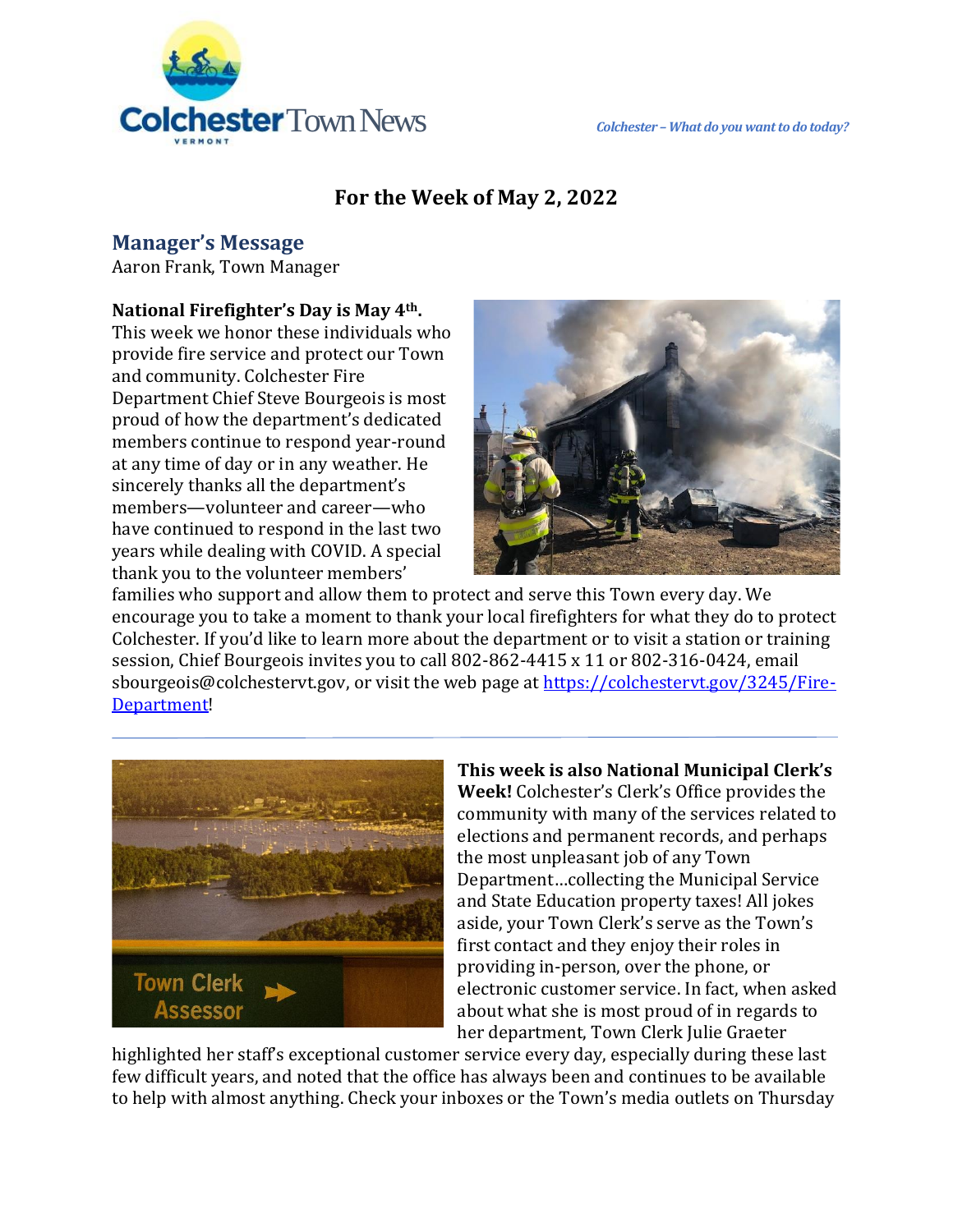

for the next *Town News Interviews* with Town Clerk Julie Graeter to learn even more! In the meantime, you can review and access many of the Clerk's Office's services here: <https://colchestervt.gov/322/Town-Clerk>



### **Thank You & Best Wishes, Justin!**

Last week the Town said farewell to the Department of Public Works' Coordinator, Justin Pero. Justin was the friendly voice you'd hear when calling DPW and has aided in the coordination of many aspects of the department's essential functions. Before he left, he was able to see the accomplishment of his work on implementing an electric vehicle charger for Town vehicle use—behind Town Hall. Pictured here is Justin next to the now operational EV charger that will be used to power the Town's electric car! Thank you for your contributions and best wishes to your future ventures Justin!

#### **Alternative Energy Efforts**

The EV charging station is one example of the Town's work to find and implement ways of reducing energy use, producing energy locally, and saving residents and businesses money in the provision of municipal services by becoming energy efficient. Alternate energy efforts span across the Town departments from developing a third solar farm, replacing street lighting with efficient LED fixtures, motion sensor, or solar-powered in Town buildings and amenities, to cleaning or updating HVAC systems to ensure more efficient operation. Find more information about the Town's alternative energy efforts in the Annual Energy Report on page 26 of the Town Report:

<https://colchestervt.gov/DocumentCenter/View/7272/20-21TownReportColor>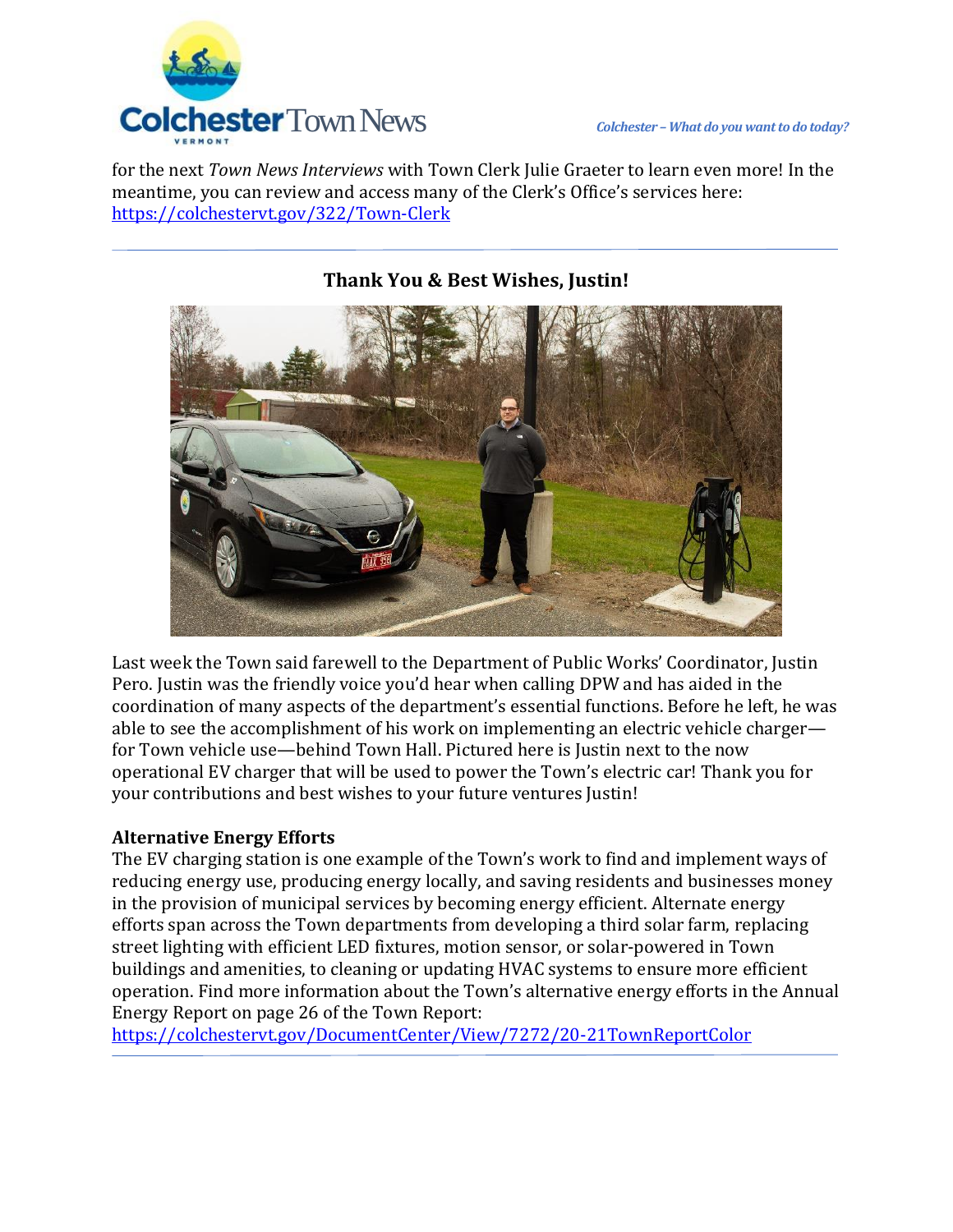

## **Consider Participating this Green Up Day in Colchester: Saturday, May 7, 2022**

### **Pick up bags at Colchester Police Department from 8 AM**

**to 12 PM.** Then, choose an area to clean up or one can be assigned to you and your group. Bags and trash that is picked up can stay where it is gathered and the Town will collect it, just be sure they are along a public road in a place where a Town staff member and truck can safely stop and that they are not on the bike path or school grounds. Pick-up is easier if bags are closed off and if metal and other bulky items are kept



separate and placed next to the bags. When obtaining your bags, please fill out the sign-up sheet to record pick-up information. Members of the Colchester Conservation Commission and Selectboard Chair Pam Loranger work with the Colchester Department of Public Works to make sure all the trash bags are collected or returned to the Green Up Day dumpster in the Town Hall parking lot donated by Myers Container Services.

**Additionally, all are invited to enjoy a cookout hosted by the Colchester Lions Club and the Colchester/Milton Rotary from noon to 1 pm on Green Up Day!** There will also be a raffle with prizes provided by the Lions Club. You can sign up and winners will be selected at the cookout at random. You do not need to be present to win. Thank you in advance to all who volunteer to keep our community clean and green!

# **Upcoming Town Meetings**

**Selectboard:** Tuesday, May 10th*,* 6:30 pm at the Colchester Town Offices, 3rd Floor Outer Bay Conference Room, 781 Blakely Road. Residents are welcome to attend the meeting or alternatively send a note, up to 1,000 words, to TownManager@colchestervt.gov with "Citizens to be Heard" in the Subject and their name and address in the body of the email. The email will be shared with the entire Selectboard prior to the meeting and included in the information packet at the next meeting (as the information packet for the current meeting is sent out along with the agenda).

- Watch the Meeting Online via Live Stream:<http://lcatv.org/live-stream-2>
- Agenda: [www.bit.ly/Colchester-SB-Agendas](http://www.bit.ly/Colchester-SB-Agendas)

**Development Review Board:** Wednesday, May 11th, 7:00 pm at the Colchester Town Offices, 3rd Floor Outer Bay Conference Room, 781 Blakely Road. The Development Review